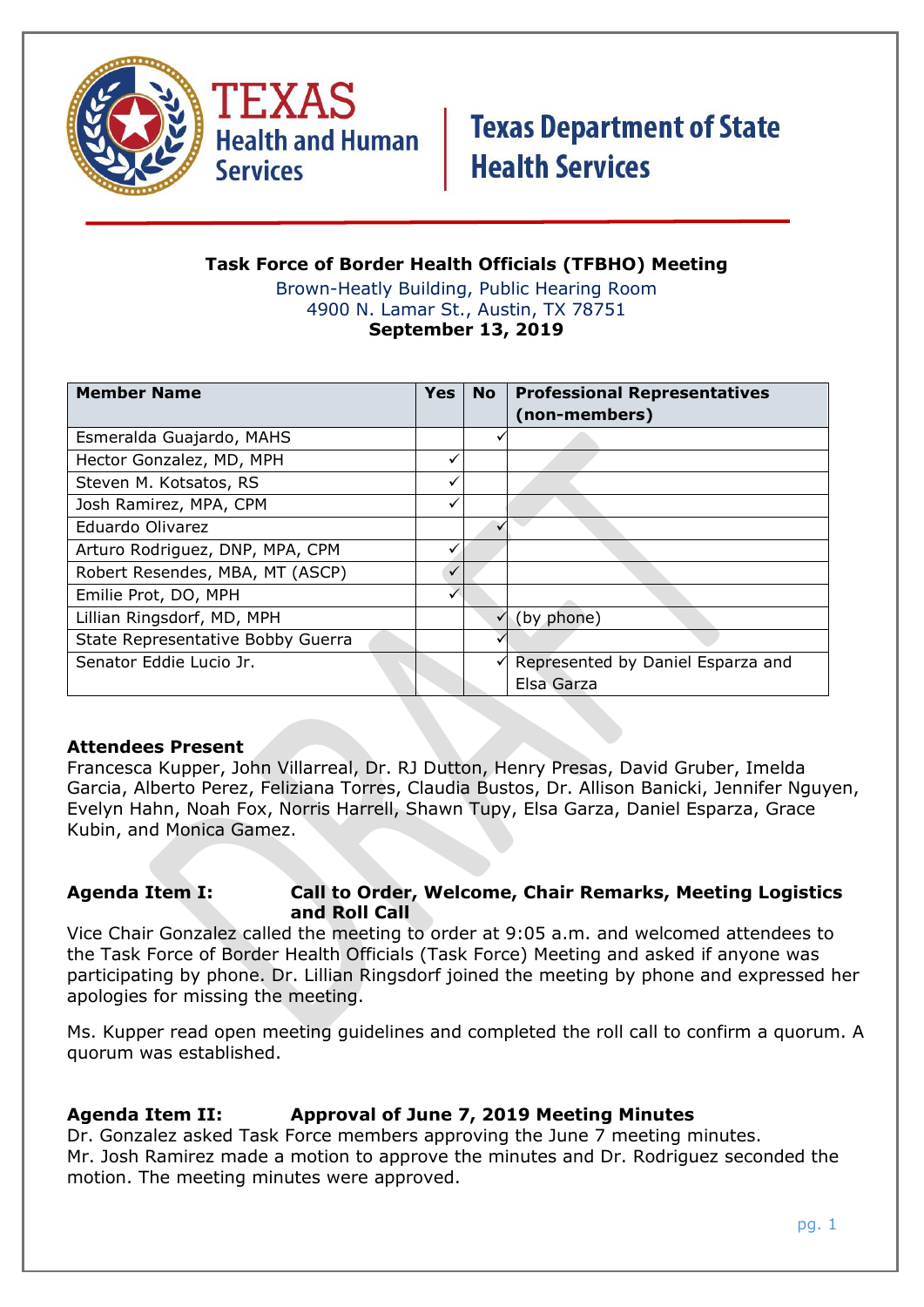



#### **Agenda Item III: SB 1312 Border Vector Study Update by Laboratory and Infectious Disease Surveillance (LIDS) Leadership**

Dr. Gonzalez welcomed Associate Commissioner Imelda Garcia. She updated members on SB 1312, as it pertained to LIDS' scope of responsibility. She explained that DSHS would collaborate with the Department of Agriculture (DAG) and with Texas Agrilife to help improve the number of certifications for successful pesticide applications. Texas Agrlife would assist with providing preparation courses for non-commercial applicator license for both general standards and Category 12 Educational Components and monitor training. The DAG will waive the testing fees. LIDS staff will monitor the success of this initiative.

Members asked if the testing would be the same or a variation of the commercial test. The original intent of this request was for local health department personnel to quickly mobilize essential staff, especially during prompt disaster response activities, which require quick deployments of sanitarians and licensed applicators as part of recovery and emergency response efforts. Dr. Rodriguez and Mr. Ramirez stated that there may not need to be a need for a full curriculum-oriented exam but a mechanism for applicators to acquire certifications to respond to emergency situations and recovery efforts. Mr. Ramirez stated that they could help with development and Vice Chair Gonzalez mentioned that it was the original intent of the request.

Ms. Garcia stated she'd investigate this further and follow up with the sanitarian issue because that is not within the LIDS' scope. She'll report back to the Task Force.

**Agenda Item IV: Update on assessment of laboratory capacity and testing** Ms. Garcia updated members on public laboratory capacity along the Texas border. She mentioned that the last survey was completed in 2016. She expressed updating it and sharing a draft survey with members to identifying gaps and provide feedback. She asked if the Task Force would be forming a subcommittee or if the Task Force would respond as a group regarding border-related lab capacity.

Mr. Ramirez made a motion to form a subcommittee for this effort and Mr. Kotsatos seconded the motion. Mr. Ramirez, Dr. Rodriguez and Mr. Kotsatos volunteered to form a subcommittee to assist with the development of survey questions. Ms. Garcia stated she was hoping for a 30% response rate.

Dr. Grace Kubin, Director of the DSHS Lab also spoke of the need for member communication on the upcoming lab survey. She mentioned that the previous one was quite broad and that member input would greatly improve much needed detail to enhance lab capacity assessment.

Mr. Esparza expressed the need to hear from state agencies on emerging public health threats on a more consistent basis. This would highlight the state's response for localized capacity building and the need to set a standard for capacity as a foundation regarding border needs.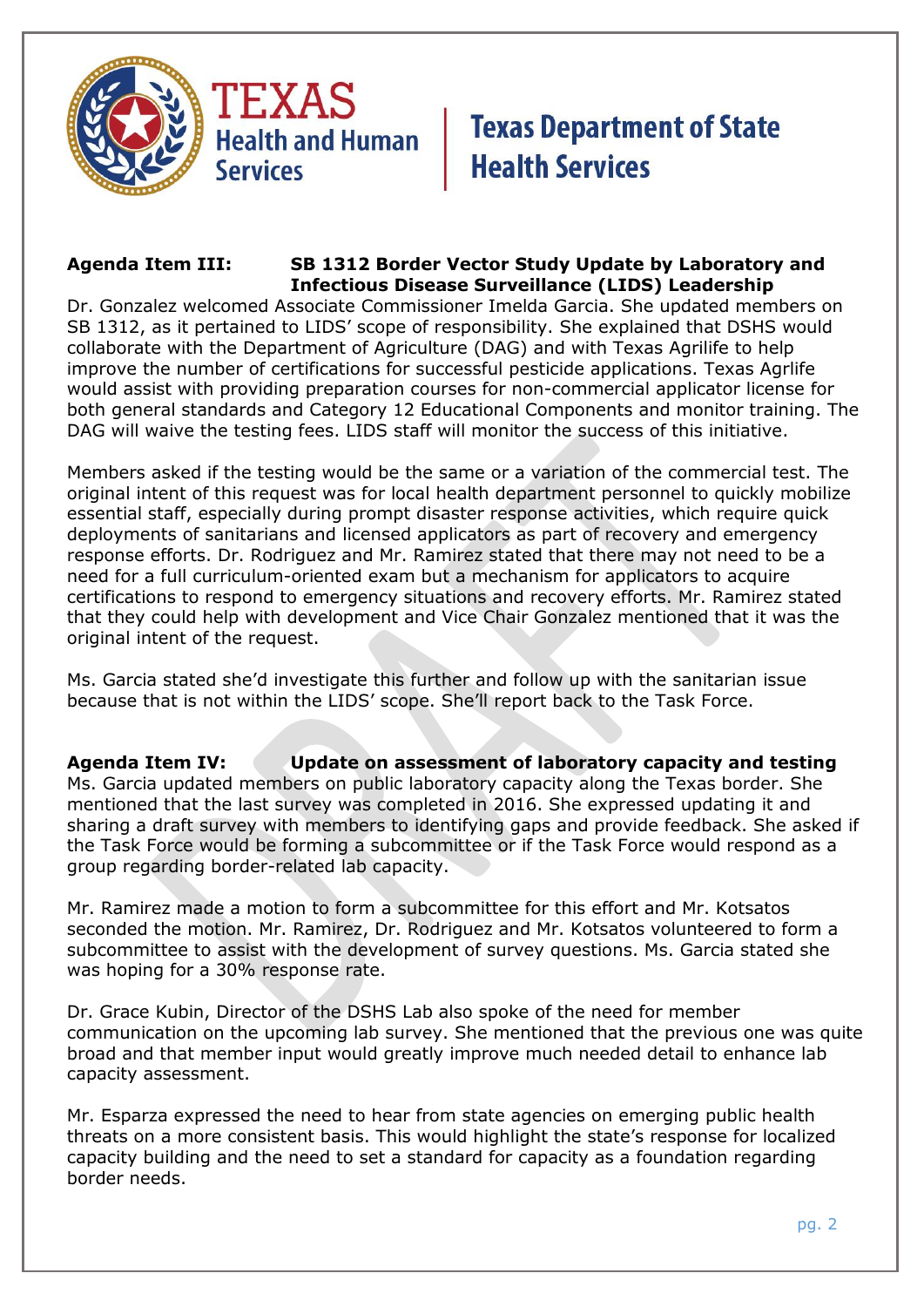

Ms. Garcia mentioned the collaboration with federal partners, such as the CDC, regarding the need and use of federal funds to extend capacity. She used the expansion of additional staff in regions 8 and 11 to help improve border public health. She expressed the need to highlight success stories and the continued need for border health districts to collaborate with federal partners to set a new standard to improve border public health. Dr. Gonzalez thanked her for her service and commitment.

**Agenda Item V: Break** A break was taken at 10:03am. Task Force members reconvened at 10:20am.

## **Agenda Item VI: Work Group Action Plan Updates**

- **Environmental Health**
- **Communicable Diseases**

Task Force members initiated a discussion regarding environmental health issues on the border, including local/statewide legislation regarding tire collection to reduce mosquito proliferation. Members elaborated on minimum requirements for the license associated with mosquito spraying applications to ensure state and local governments collaborate to produce teams that can be deployed quickly. Members will collaborate to produce an assessment of needs/gaps to Dr. Gonzalez.

Mr. Esparza suggested that members communicate the specific vectors found on the border to DAG and the Texas Department of Licensing and Regulation (TDLR) so that they can create a specific state-issued license for a particular type of application, as an exception to standardized licensing/testing to combat specific vectors in your region. This will help address a specific need and improve capacity, in conjunction with Texas Agrilife regarding trainings.

Dr. Gonzalez reminded members that environmental health topics also included zoonotic and sanitarian-related public health issues. Members also mentioned topics dealing with genetically-modified vectors and receiving more date on this topic.

Dr. Rodriguez expressed concern regarding acquiring registered sanitarians, especially when referencing food outbreak-related topics. Members agreed and stated the topic should be folded into future assessments. They also elaborated on the idea of working with universities to adjust certain biological degrees to include specific related topics to increase the number of sanitarians among border regions.

Dr. Gonzalez' notes on environmental health included specific training for vector applications, recommendations based on current legislation, technical assistance needs, source reduction and state coordination and support.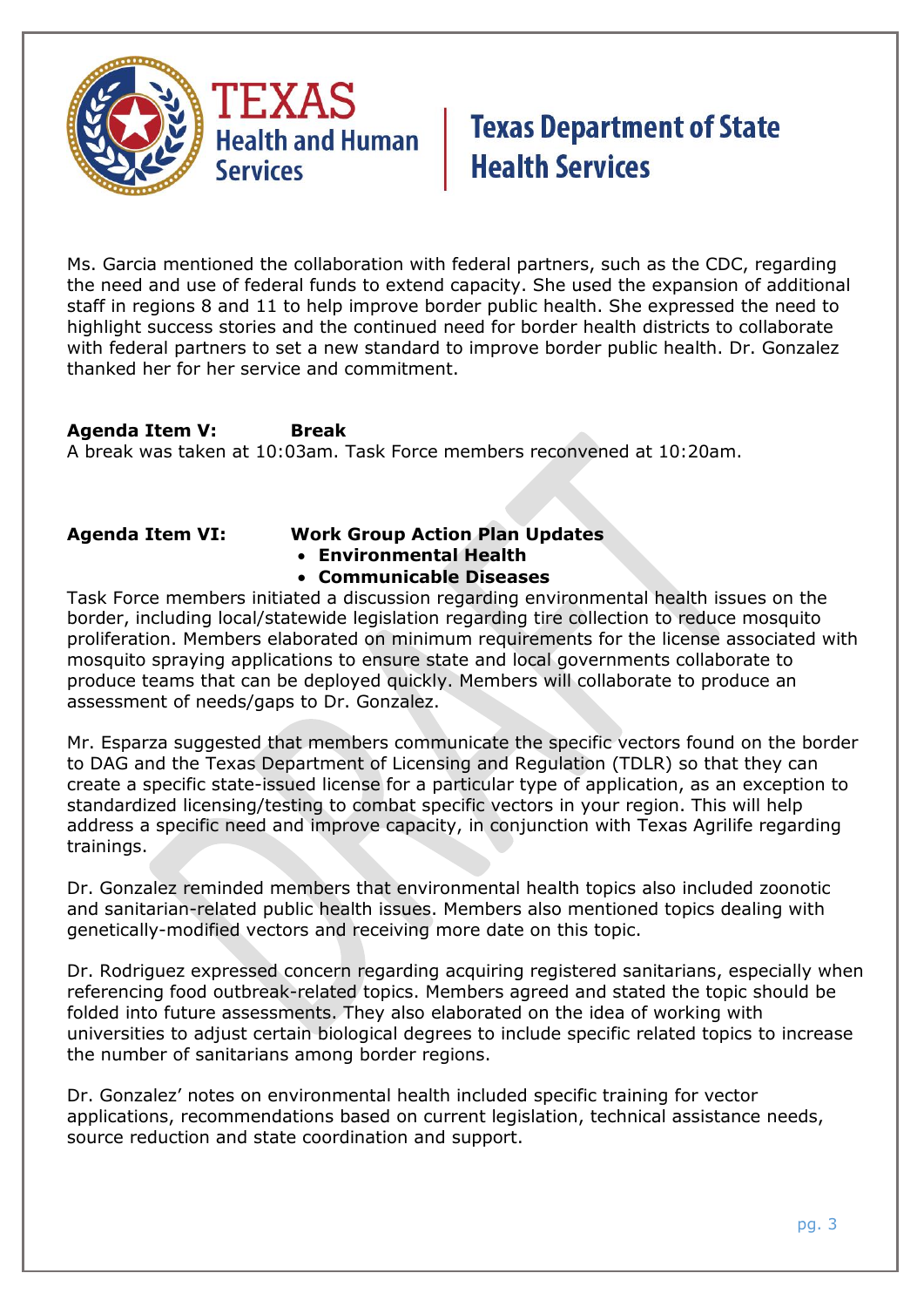

**Agenda Item VII: Lunch** commenced at 12:30 p.m.

### **Agenda Item VIII: Maternal and Child Health Survey Update** • **Operation Lone Star**

• **South Texas Adolescent Health Summit**

Regional Manager (Office of Border Public Health Manager) Alberto Perez provided members with a summary of the South Texas Adolescent Health Summit. The conference hosted 160 youth serving professionals in the South Texas area and featured a wide range of topics, including contraceptives and mental health. Given the success of the conferences in El Paso and Brownsville, Alberto stated they are looking into holding a third conference in Laredo in the spring.

Dr. Emilie Prot presented an overview of the data collected from Operation Lone Star (OLS). She noted that, for the first time, OLS data collection differentiated teens aged 13-19 from previously grouped "pediatric" category. She mentioned that teens are one of the highest populations taking advantage of the services offered at OLS and noted that immunizations are crucial because they have a lasting impact in terms of disease prevention. She mentioned that one of the goals of *Healthy People 2020* was to increase HPV vaccination rates among teens and to educate teens on their eligibility of *Texas Vaccines for Children Program*. Dr. Prot also spoke on the importance of improving data collection and continuing outreach efforts to decrease mortality rates on the border.

ス OLS 2019 Data Summary\_8-5-2019.p

**Agenda Item IX: Discussion of November 1, 2018 Report in relation to possible recommendations for November 1, 2020 Report**

- **Office of Border Public Health Program Updates**
	- o **Expansion of Border Infectious Disease Surveillance (BIDS)**
	- **Binational Collaborations with Mexico**
	- o **Community Health Worker/Promotores Training Center and Conference Updates**

Dr. Gonzalez welcomed Dr. RJ Dutton and his staff. Dr. Dutton spoke of the work his staff had accomplished that aligned with some of the Task Force Recommendations mentioned in the November 1, 2018 Report. Dr. Allison Banicki, John Villarreal and Claudia Bustos shared very brief presentations to update members on recent projects.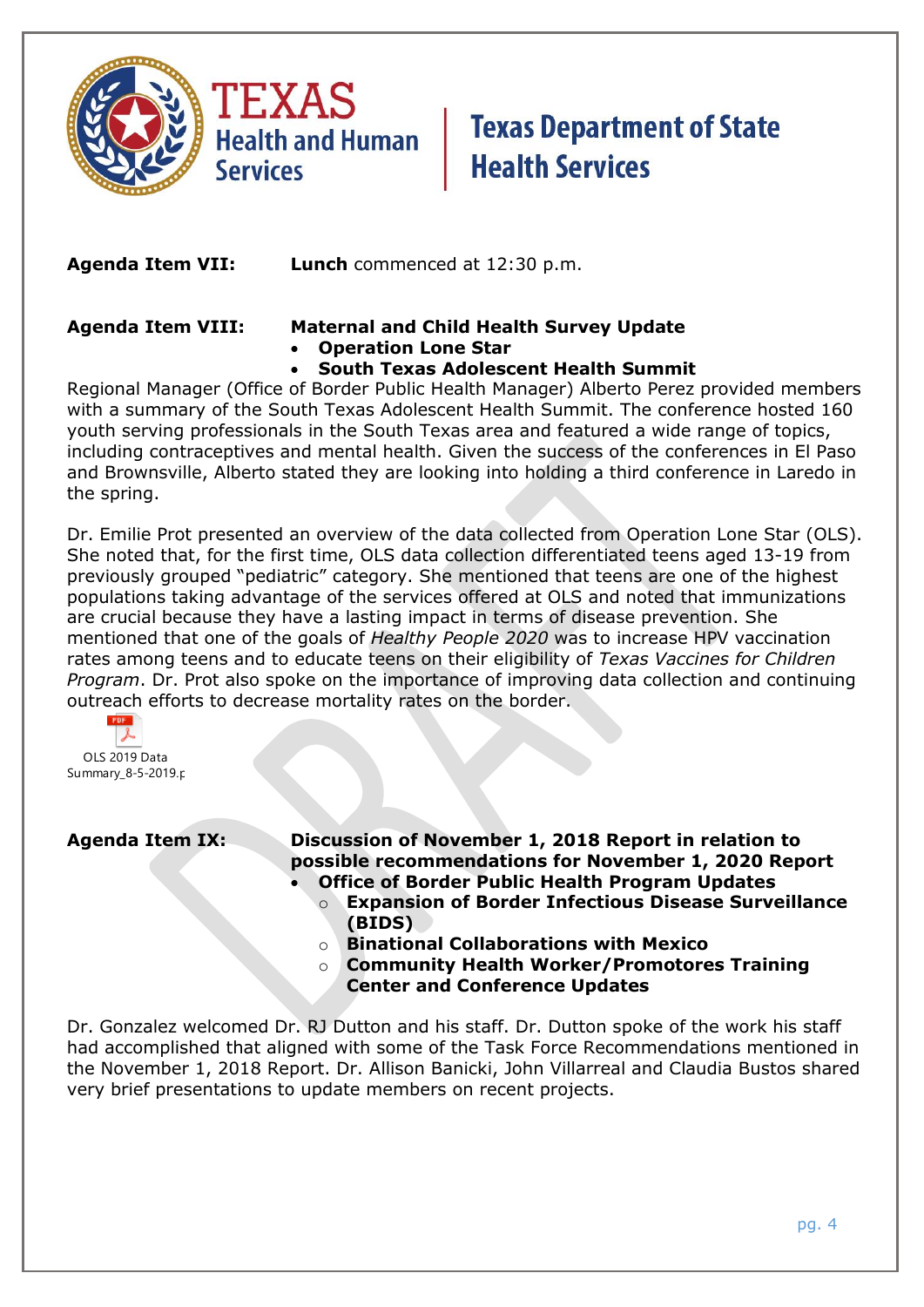

Dr. Banicki updated members on the expansion of the BIDS Project.



Mr. John Villarreal updated members on binational collaborations.



Mrs. Claudia Bustos updated members on the recent CHW/Promotores Conference and Training Center.



**Agenda Item X: Public Comment**

There was no public comment.

## **Agenda Item XI: Timelines, Next Steps, Announcements**

Mr. Villarreal addressed members about correspondence regarding 2020 meeting dates and the need to replace some previously suggested dates in April and August. Alternative dates were suggested. Mr. Villarreal will research the possibilities of the newly proposed dates and report back to members. The confirmed dates for 2020 meetings thus far are in black while unconfirmed dates are highlighted:

February 20-21, 2020 April 9-10, 2020 May 7-8 or 14-15, 2020 June 18-19, 2020 July 16-17, 2020 August 13-14 and 27-28, 2020 October 15-16, 2020 December 3-4, 2020 (Members may opt to only meet on December 3, 2020)

Task Force members suggested the following topics to discuss at the next meeting on December 13, 2019:

- Training and sampling for sanitarians
- Establish partnerships for sanitarian training
- Discussion of performance standards for sanitarians